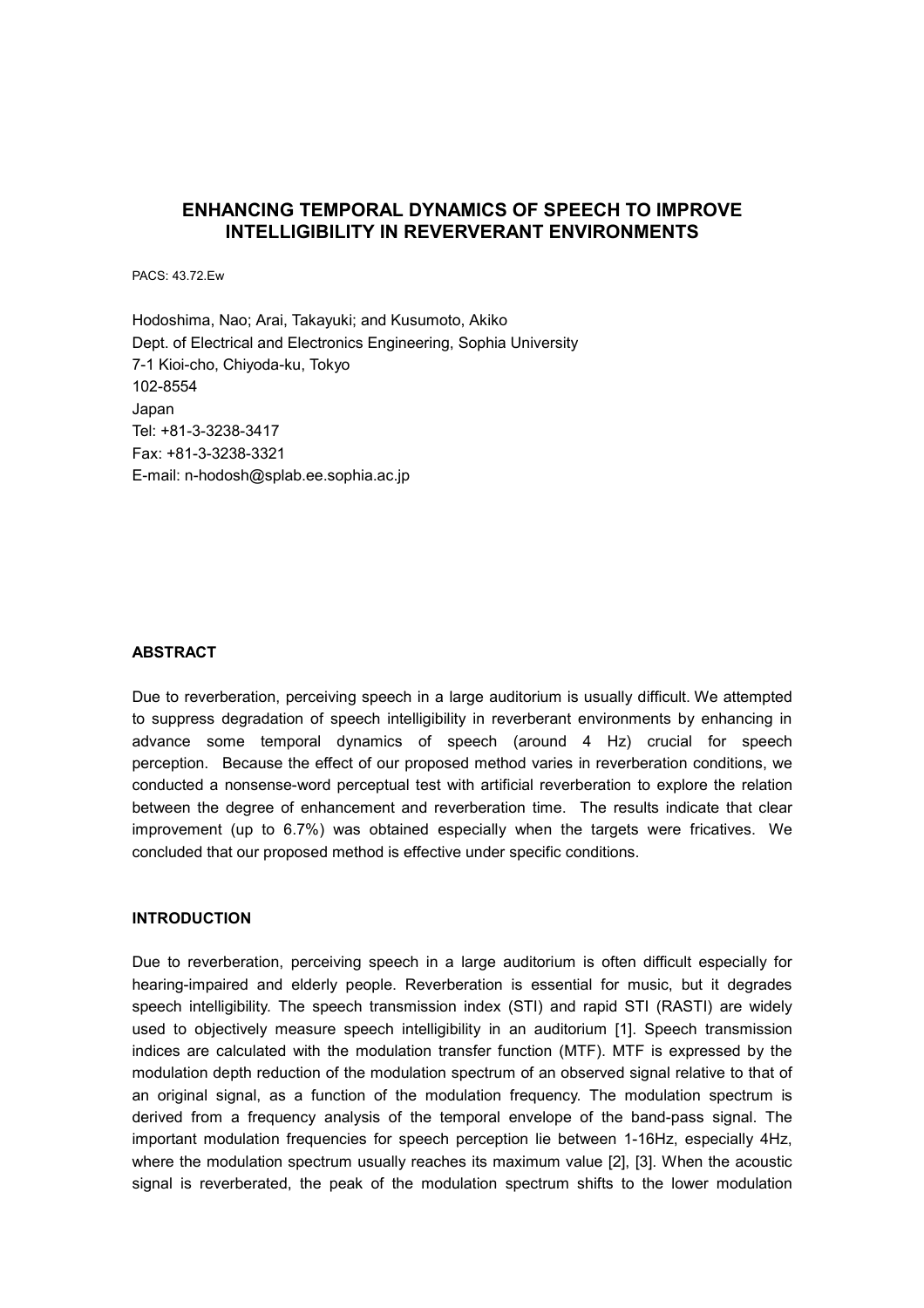frequency and the modulation index is reduced [1]. Thus, there is a strong relationship between speech intelligibility and the modulation spectrum.

Modulation filtering, which alters the modulation spectrum of a signal, has been proposed for improving speech intelligibility in reverberant environments. There are two general approaches to modulation filtering: post-processing and pre-processing. Post-processing is a dereverberation technique applied to a signal already released into a room and affected by reverberation. Langhans et al. proposed the theoretical inverse MTF (IMTF) filter. To improve speech intelligibility, they artificially increased the modulation depth of a reverberated signal in order to account for the decrease in the modulation index of the signal from reverberation [4]. Avendano et al. also artificially increased the modulation depth, but they employed an IMTF filter derived from their own training data [5].

In the pre-processing approach, a speech signal is processed between the microphone and loudspeaker. Langhans et al. applied the same technique to pre-processing as they used in with post-processing [4], but no clear improvement was found. In light of the discovery that the important modulation frequency of a signal for speech perception is around 4Hz, Kusumoto et al. enhanced this particular frequency region in their application of the modulation filter, and found promising results for improving speech intelligibility [6].

Our ultimate goal is to provide a suitable filter for each auditorium having a distinct reverberation time. In order to achieve this, we need to better understand the relationship between the effect of a modulation filter and reverberation time. In the previous studies [4], [6], the reverberation time was fixed and various approaches were tested. In this study, we fixed the modulation filter and varied reverberation time to explore the relationship between the degree of enhancement and reverberation. Finally, using the same modulation filter as in [6], we conducted a perceptual test with a set of artificial reverberations to further explore this same relationship.

#### **PERCEPTUAL EXPERIMENT**

#### **Preparing Impulse Response for Desired Reverberation Time**

The artificial impulse responses were adapted to create our reverberation conditions. We used the reverberation time  $T_{60}$ , defined as time that the decay curve decreased 60 dB from the steady state. A decay curve is obtained by integration over a reversed-time scale of a squared impulse response [7]. In the absence of discrete echoes, an impulse response of a room is approximated as a product of an exponential decay with time constant  $\tau_o$  and a stationary

noise  $w(t)$  as in Eq. (2.1).

$$
h_o(t) = e^{-\frac{t}{\tau_o}} w(t)
$$
 (2.1)

Reverberation time changes as  $\tau_a$  varies. Therefore, we can obtain the desired reverberation time as a function of  $\tau_o$ . From Eq. (2.1), the new impulse response  $h_n$  (with the new time constant  $\tau_n$ ) was derived from Eq. (2.2). The original impulse response  $h_o$  used for this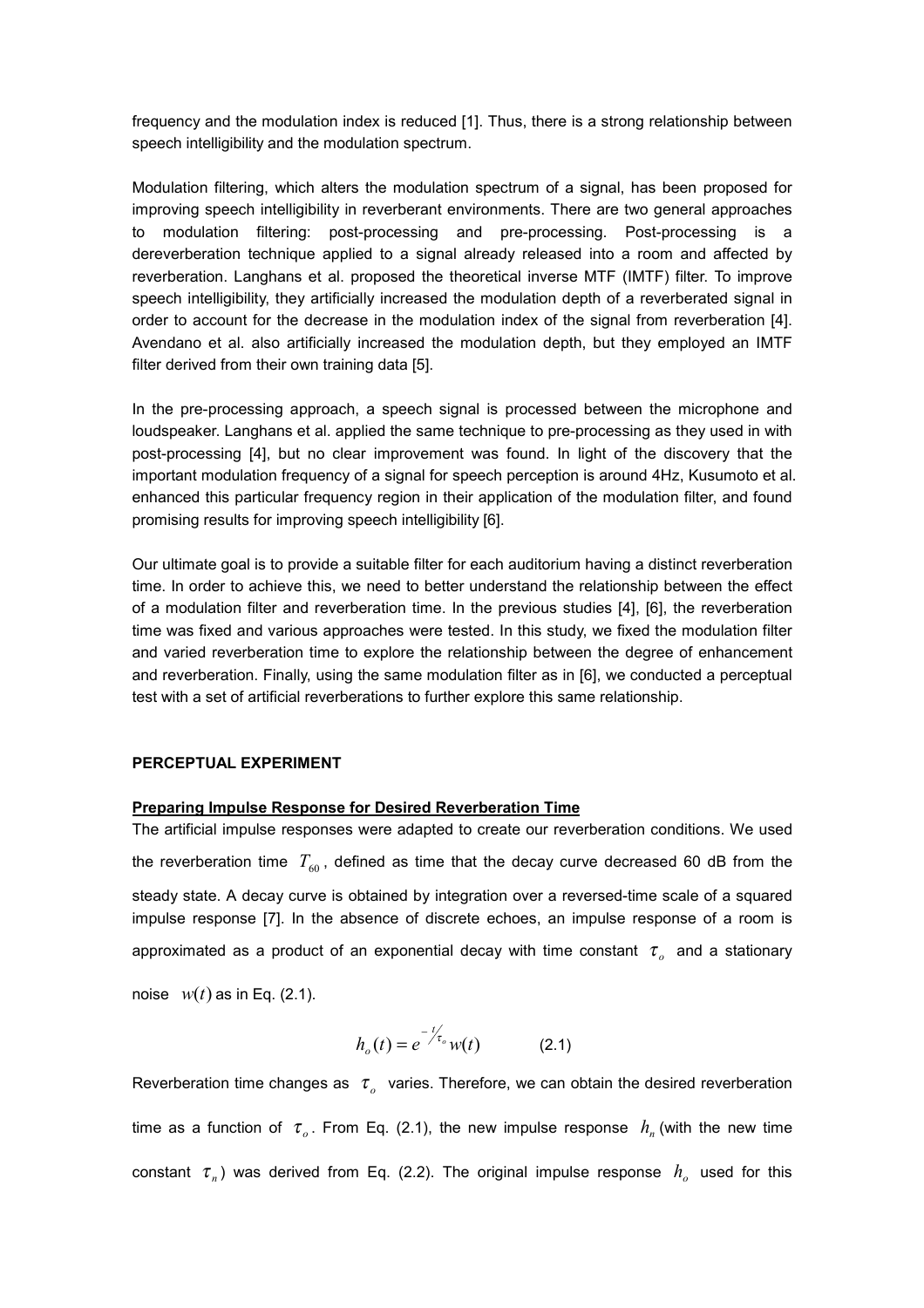study was measured in the Hamming Hall in Higashi Yamato City, Tokyo (a reflection board was not used).

$$
h_n(t) = e^{-\frac{t}{2\tau}} h_o(t) \qquad (\frac{1}{\tau}) = \frac{1}{\tau_n} - \frac{1}{\tau_o}) \qquad (2.2)
$$

Table 1 shows a set of reverberation times and time constants of the impulse response used in our experiment ( $h_a$  is identical to h3 in Table 1).  $\tau$  is adjusted so that an interval of reverberation time changed 0.1 second.

| Table 1.- Characteristics of the impulse responses used in our experiment |  |  |  |  |  |  |
|---------------------------------------------------------------------------|--|--|--|--|--|--|
|---------------------------------------------------------------------------|--|--|--|--|--|--|

| Impulse response     |      | h2           | h3   | h4        | h5          | h6   |
|----------------------|------|--------------|------|-----------|-------------|------|
| time<br>Rev.<br>(s)  | 0.90 | 0.00         | 44   | ີາ<br>$-$ | .30         | .40  |
| Time constant<br>(S) | 0.19 | ∩ ∩ח<br>◡.∠∠ | 0.25 | 0.28      | ∩ 21<br>ບ.ບ | 0.38 |

## **Modulation Filtering**

First, an original signal was split into 1/3-octave bands. In each band the envelope was extracted by the Hilbert transform. Then modulation filtering was applied to the envelope. We used the same modulation filter as was used in [6], which emphasizes the modulation frequency around 4Hz. After applying half-wave rectification, the filtered signal was obtained by multiplying the filtered envelope by the carrier signal in each band. We then applied the band-bass filter to remove frequency components outside the range of the band. Finally, the processed signal was obtained by summing up the filtered signals for each band.

### **Stimuli**

The stimuli consisted of nonsense Vowel-Consonant-Vowel (VCV) syllables embedded in the Japanese carrier phrase, "Watashi no namae wa \_\_ desu" (my name is \_\_ ). The vowels were /a/ and the consonants were /p/, /t/, /k/, /b/, /d/, /g/, /s/, /9/, /h/, /z/, / ./, / t9/, /m/ and /n/. Each stimulus was spoken by a male native speaker of Japanese. The stimuli were grouped into three conditions: the original signals without reverberation (Clean), the original signals with reverberation (Rev\_org) and the processed signals with reverberation (Rev\_proc).

### **Subjects**

Thirty-one normal hearing subjects (15 males and 16 females, ages 18 to 23) and one profoundly hearing-impaired subject (male, age 32) participated in the experiment. All were native speakers of Japanese. The hearing-impaired subject wore hearing aids during the perceptual test. His hearing level without hearing aids was 96dB (right ear) and 98dB (left ear).

### **Procedure**

The experiment, controlled by a computer, was conducted in the soundproof room. The stimuli were presented from the headphones (STAX SR-303), and the sound level was adjusted to each subject's comfort level. Before the main session, six stimuli were presented to the subjects for practice. In the main session a stimulus was presented twice. Then 14 CVs in Kana orthography were shown on the screen. Subjects were forced to choose one of 14 CVs by clicking a button on the screen with a mouse. After they selected, the next stimulus was presented. For each subject, 182 stimuli were presented randomly (6 reverberation conditions x 14 CVs x 2 processing conditions + 14 clean conditions).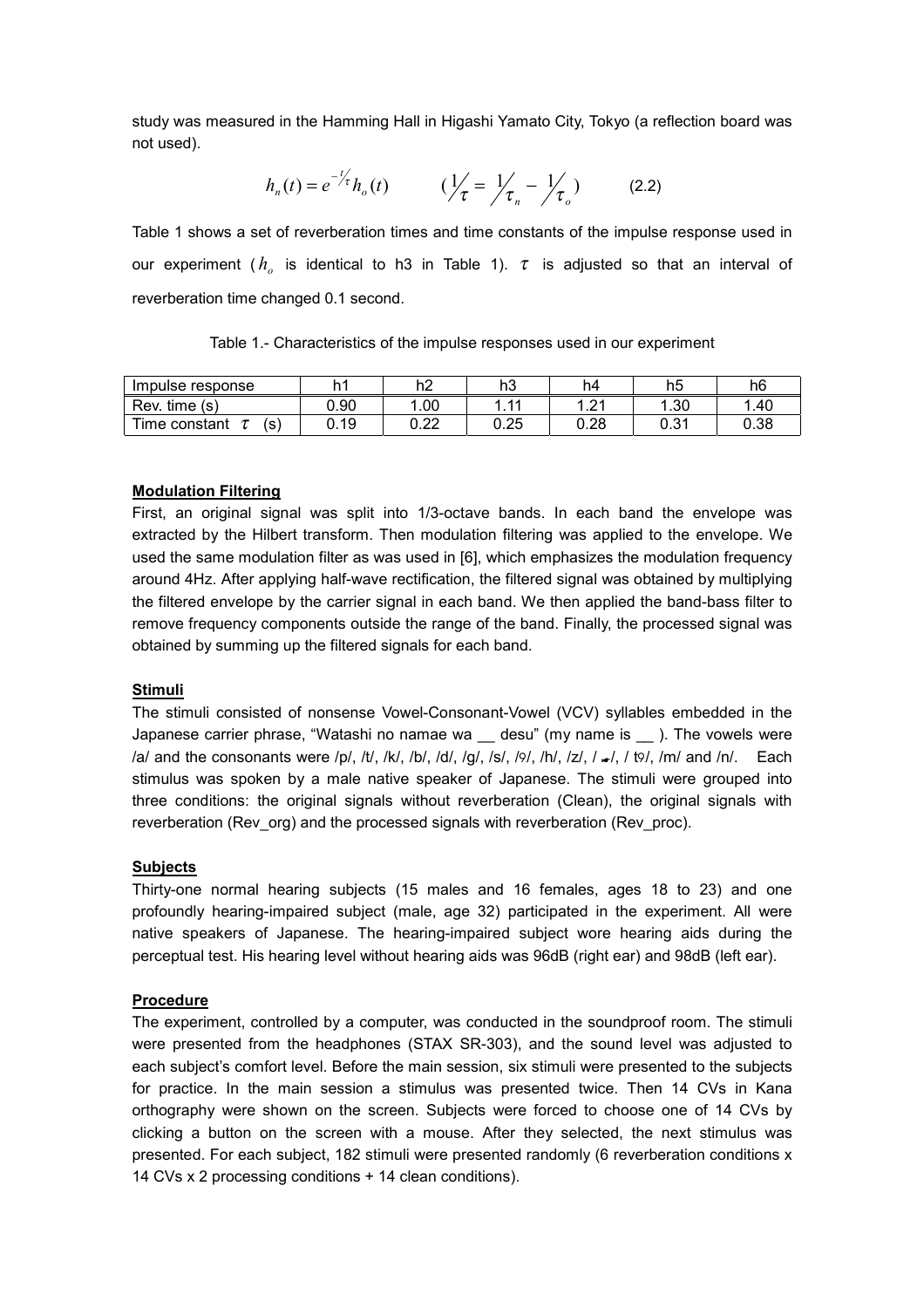#### **EXPERINMENTAL RESULTS**

The mean percent correct (MPC) for each reverberation and processing condition is shown in Tables 2 and 3. We analyzed the results for 30 normal-hearing subjects (and on that basis excluded one outlier) and one hearing-impaired subject. Table 2 shows the results with normal hearing subjects and the hearing-impaired subject. For the normal-hearing subjects, the stimuli in the clean condition (not shown) were clear enough so that the MPC was above 95%. A 2 x 6 ANOVA for repeated measures was performed, confirming significant main effects of processing types ( $p = .003$ ) and impulse response types ( $p < .001$ ). For the comparison of means between processing types, a t-test was performed for each impulse response type. A significant difference was obtained for the h1 condition (p=.008). For the hearing-impaired subject, MPC in the clean condition was 64.3%.

|                  |             | h1   | h2   | h3   | h4   | h5   | h6   |
|------------------|-------------|------|------|------|------|------|------|
| Normal hearing   | Rev org     | 88.1 | 84.5 | 83.8 | 81.7 | 81.7 | 80.5 |
| subjects         | Rev proc    | 83.1 | 81.7 | 81.4 | 79.1 | 79.3 | 77.9 |
| Hearing-impaired | Rev org     | 21.4 | 14.3 | 21.4 | 14.3 |      | 28.6 |
| subject          | Rev<br>proc | 21.4 | 21.4 | 28.6 | 14.3 | 14.3 | 21.4 |

Table 2.- Mean percent correct with normal hearing subjects and the hearing-impaired subject

Next, we classified the targets into manner of articulation with the normal hearing subjects. The results for fricatives and stops are shown in Table 3. For fricatives, A 2 x 6 ANOVA for repeated measures confirmed that the main effect of processing types (p=.017) was significant. A close-to-significant main effect of the impulse response types was present (p=.058). A t-test was performed for each impulse response type. Significant differences were obtained for the h3 condition ( $p=0.005$ ). For stops, A 2 x 6 ANOVA for repeated measures confirmed that main effect of processing ( $p$ <.001) and impulse response types ( $p$ <.001) were significant factors. A t-test was done for each impulse response type. Significant differences were obtained for the h1-h5 conditions (h1: p=.011; h2: p=.005; h3: p=.021; h4: p=.002 and h5: p=.030).

| Table 3.- Mean percent correct in fricatives and stops with normal hearing subjects |  |  |  |  |  |  |
|-------------------------------------------------------------------------------------|--|--|--|--|--|--|
|-------------------------------------------------------------------------------------|--|--|--|--|--|--|

|                   |             | h1   | h2   | h3   | h4   | h5   | h6   |
|-------------------|-------------|------|------|------|------|------|------|
| <b>Fricatives</b> | Rev_org     | 90.0 | 88.0 | 85.3 | 84.0 | 83.3 | 85.3 |
|                   | Rev<br>proc | 89.3 | 93.3 | 92.0 | 89.3 | 88.0 | 86.0 |
| <b>Stops</b>      | Rev<br>org  | 83.9 | 77.8 | 77.8 | 76.1 | 76.1 | 68.9 |
|                   | Rev<br>proc | 75.7 | 69.4 | 70.6 | 67.8 | 68.9 | 68.3 |

### **DISCUSSION**

For the normal hearing subjects, it was found that Rev org had a higher MPC than Rev proc in the h1 condition and that the MPCs did not differ between processing types at h2-h6 conditions. The MPCs of both processing conditions decreased linearly as reverberation time increased. We classified the targets into manner of articulation to know whether the effect of the modulation filtering depended on types of consonants. When the targets were fricatives,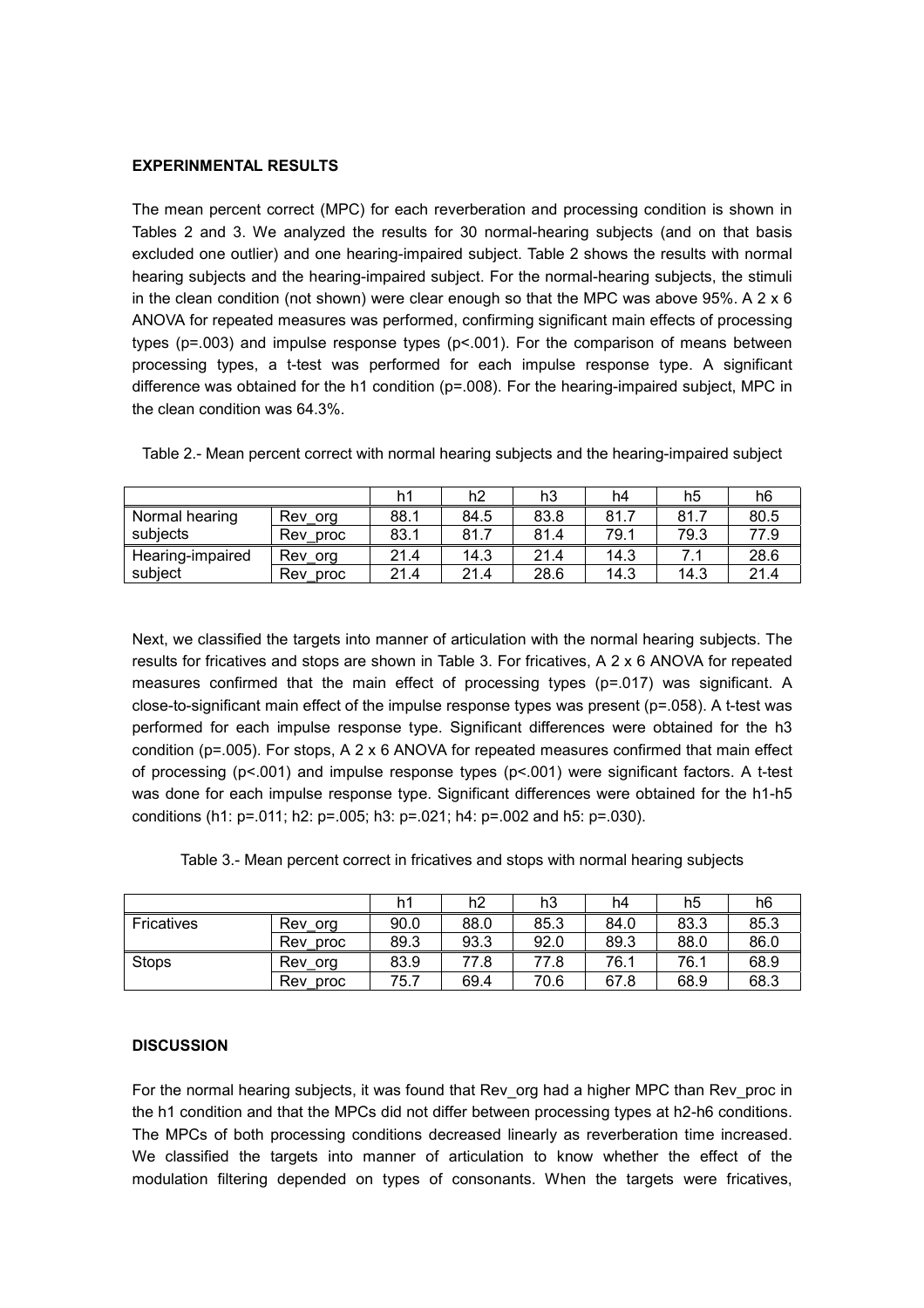Rev\_proc performed better than Rev\_org under all reverberant conditions, and especially clear improvement was found under the h3 condition. The MPCs of both processing conditions changed quadratically as reverberation time was longer. When the targets were stops, we found that Rev org had higher MPCs than Rev proc for the h1-h5 conditions and that the MPC did not differ between processing types under the h6 condition. The MPCs of both processing conditions decreased linearly as reverberation time increased. Therefore, we confirmed that the effect of the modulation filter differed with respect to reverberation time, and the relationship between our filter and reverberation time varied with respect to manner of articulation.

For the hearing-impaired subject, the MPCs of Rev proc were higher than that of Rev org under the h2, h3 and h4 conditions. This indicates that the modulation filtering might improve speech intelligibility for the hearing-impaired.

We examined a confusion matrix to identify the reason for the increased intelligibility when the targets were fricatives in Rev\_proc. In Rev\_proc, fewer subjects confused alveolar fricatives (/s/,  $\langle z \rangle$  with palato-alveolar fricatives  $\langle \frac{\partial f}{\partial x} \rangle$  as compared to Rev\_org. For the fricatives /s/ and/z/, strong energy regions in transition in Rev proc were better preserved than they were in Rev org. We believe that the strong energy regions were preserved in transition because the modulation filtering essentially suppressed the steady-state portions of speech [8]. Arai et al. hypothesized that the acoustic signal of a certain segment is masked by the reverberation components of the previous portion, and this masking effect degrades speech intelligibility [8]. Arai et al. suppressed the steady-state portions that have more energy but which are less crucial for speech perception. A perceptual test was conducted to reduce the masking effect and the results showed a possibility that the steady-state suppression prevented the degradation of speech intelligibility. Because the fricatives in general contain more steady-state portions than stops, much energy can be suppressed in fricatives, and the masking effect caused by reverberation can be reduced more than for stops.

### **CONCLUSION**

In this paper we enhanced some temporal dynamics of speech in advance for improving speech intelligibility in reverberant environments. To explore the relationship between the degree of enhancement and reverberation time, we conducted a perceptual test with artificial reverberation. The results showed that the effect of our filter depended on reverberation time and manner of articulation of the targets. Clear improvement was obtained especially when the targets were fricatives at reverberation time 1.1 seconds. The results also showed the possibility that the modulation filter might improve speech intelligibility for the hearing-impaired. We concluded that our proposed method was effective under specific conditions.

### **ACKNOWLEDGEMENT**

We appreciate Hideki Tachibana, Kanako Ueno and Sakae Yokoyama for offering to use the impulse response data. Also, we thank the speakers and the subjects who participated in our experiment.